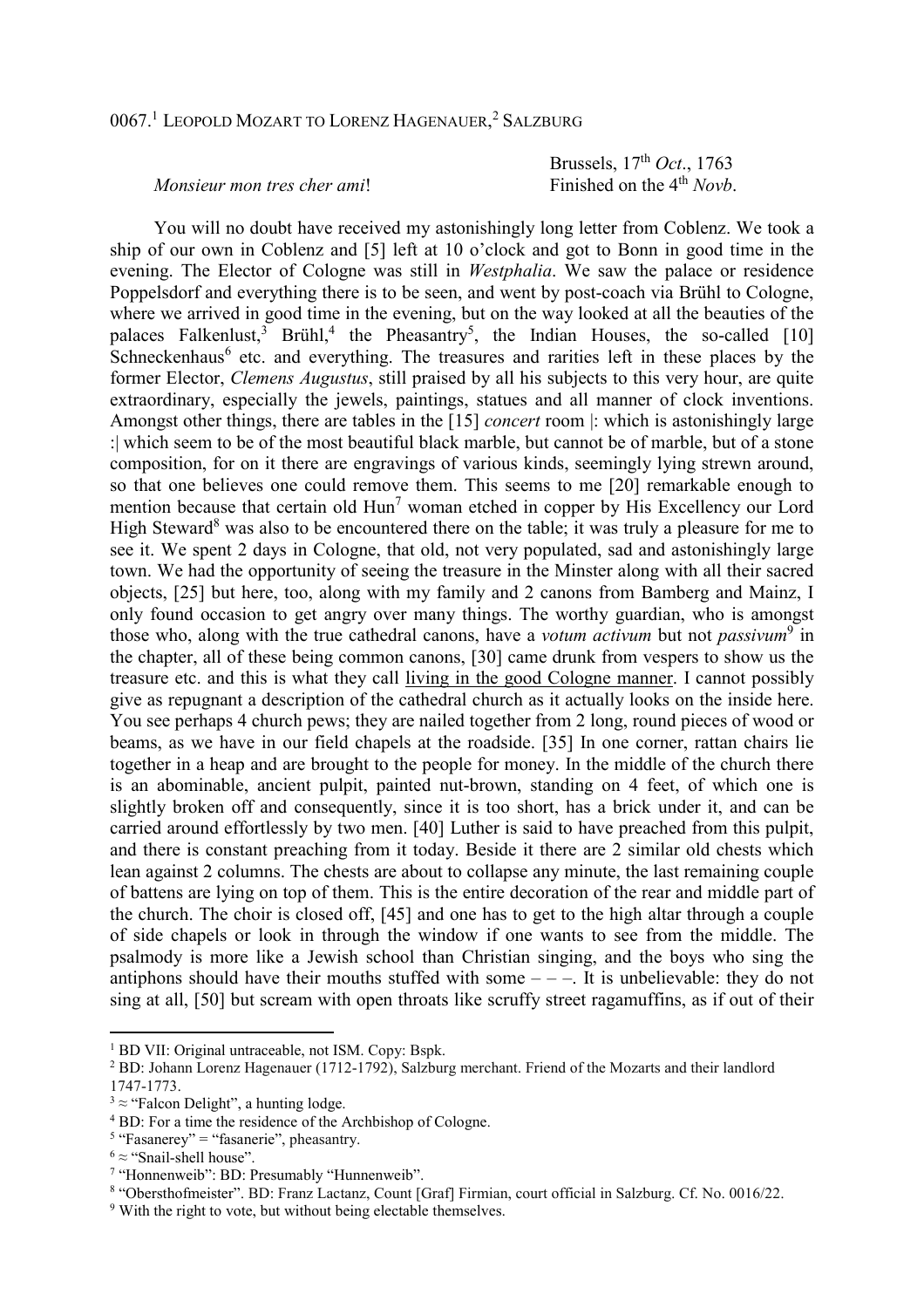minds. Tell me, would it not be more edifying if God's house were got into a splendid and clean condition rather than that so many jewels, gold and silver |: in which the bones of the saints are covered in great quantity and unusual thickness : lie in iron chests and are displayed for money, [55] since the temple of the Lord has in the meantime taken on the appearance of a horse stable?

 From Cologne, we went to Aachen by post-coach. This is the most abominable of roads. In Cologne and the whole *Treves* area, we had to learn another way of counting money. For there our Imperial coins stopped,  $[60]$  and one had to come to terms with petermenger<sup>10</sup> and so-called heavy and light kreuzers. In Cologne and Bonn, none of this applied, and there the stübers and the fettmännchen began. In Aachen there came the Aachen stübers, busches and marks, and, as large units, the Imperial thalers and patagons, also the shillings etc. In *Liège*, the *sous* came on top of that. And here all of that is again of no value; instead, [65] one has to become familiar with other *sous*, the *escalins*, the Brabant guldens, and *plaquettes*, one of these coins being worth 3 and a ½ *escalins* etc. It is impossible to say how much money one loses here in one place or another. And as soon as one leaves here via *Valenciennes*, there is yet another change of currency, with nothing in use but *louis d'or*, feather thalers and French *sous*, [70] so that sometimes I have not known how I should keep track of my expenses. Now comes my misfortune. I was not thinking of staying in Aachen longer than it takes to have my letters of credit altered; but in the night I felt my otherwise usual pains, and the next day a real *sciatica* started. The only thing to do was to sit upright and remain so. [75] Now, since Aachen is the most expensive place I have encountered on my journey, I had to pay, *nolens*  volens,<sup>11</sup> over 75 florins. Although the Princess *Amalia*,<sup>12</sup> the sister of the King of Prussia, was in Aachen, she did not have any money herself and her entire equipage and household resembled the retinue of a physician as one water-drop resembles another. [80] If the kisses she gave my children, particularly Master Wolfgang, were a heap of new *louis d'or*, we would have been happy enough, but neither the landlord nor the postmaster are prepared to settle for kisses. For me, the most ridiculous thing was that she wanted to use every means to persuade me not to go to Paris, but to Berlin, indeed making propositions which I do not wish to write down here [85] because one would not believe me, for I myself did not believe her, especially the proposition that she made for my person. *Vestigia terrent*, <sup>13</sup> said the fox. From Aachen, we went to *Liège*, where we did not arrive until 9 o'clock at night, because, on the way, the iron tyre came off a front wheel. [90] *Liège* is large, well-populated and industrious, where everything is in motion. Early in the morning, before 7:30, we left *Liège*. It was the most beautiful day, but we had the misfortune that, before we were gone barely 3 short hours, half of the tyre split off from the  $2<sup>nd</sup>$  front wheel. But you should not be surprised, for between *Liège* and Paris [95] : bear in mind the astonishing distance : the post route is paved as in a town, and with trees planted on both sides as in an garden avenue. But now also just imagine how such a long paved road assaults the coach, wheels and especially the ironwork and wreaks destruction on them. We therefore had to take our midday meal 2 hours earlier until the wheel was put right again, [100] but the place was so basic, in an inn where only coachmen ate, that we sat there in Dutch style on rattan chairs at the fireplace, where, hanging on a long chain, there was a pot in which meat, turnips, etc. and all kinds of things had to stew *en compagnie*<sup>14</sup> together. There we were given a miserable little table, [105] and soup and meat was served to us from the big pot, and a bottle of red champagne was brought. During

<sup>&</sup>lt;sup>10</sup> In BD: 1 petermenger = 4 pence; 20 stüber = 1 florin; fettmännchen ["little fat man"] = 0.5 stüber; 324 busch, 1 reichsthaler = 54 mark à 6 busch (2.5 florins); patagon = silver thaler; 1 escalin = 15 kreuzers; 1 plaquette (14 liard piece) = 2.5 Brabant shillings; 1 louis d'or = 24 livres = 20 sous.

<sup>&</sup>lt;sup>11</sup> "whether I liked it or not".

<sup>&</sup>lt;sup>12</sup> "Prinzesin". BD: Princess Amalia of Prussia (1723-1787), sister of Frederick II, Abbess of Quedlinburg.

<sup>13</sup> "The traces are terrifying". Horace, *Epistulae I*, 1, 74.

<sup>&</sup>lt;sup>14</sup> "in company".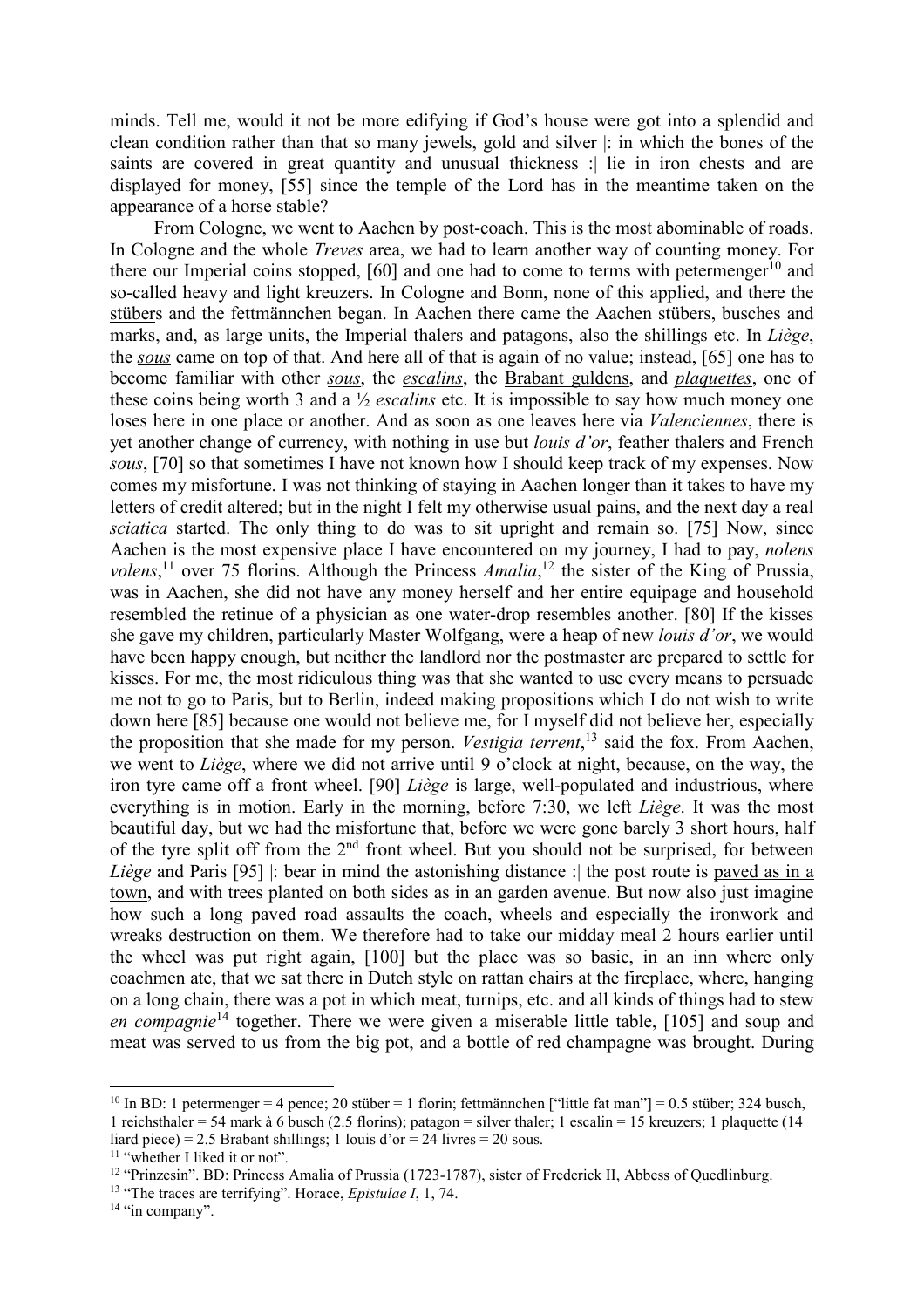this, not a word of German, but only *Walloon*, a poor French, was spoken. The door was open all the time, so we often had the honour of being visited by the pigs, which grunted around us. You cannot imagine anything more natural [110] than if you imagine our midday meal as a piece of Dutch painting. We said to each other a number of times that we wished Frau Hagenauer could see us in our situation there. You can no doubt picture it: we had to pay for the meal and work on the wheels in good *Liège* or *Walloon* money. For these are the most malicious people in the world, particularly towards foreigners. [115] We stayed overnight in *Tirlemont*, where we sat by the open fire again. *Tirlemont* must have been a splendid fortress in its day.<sup>15</sup> One still sees the destroyed fortifications, walls, towers and the finest barbican, which is all most regrettable to behold. There is a beautiful square in the middle of this place, such as one will not find in many bigger towns. [120] The next morning we reached *Leuven* in good time. We stayed there at midday in order to see a little of the town. We were treated and looked after well in *Leuven*. The main church was the first place we went into and we received Holy Mass. This is the point where the most beautiful and most splendid marble altars [125] and the precious paintings of the famous painters of the Netherlands begin. I cannot dwell on a description of these, otherwise my fingers would become twisted and I would run out of time. In front of one piece, which represented Christ's last supper,  $^{16}$  I remained motionless. One sees a lot of brass here and throughout the entire Netherlands, not only in candle-holders etc. pillars, pedestals etc. and other things, [130] but even in the musicstands in the choir, cast in one piece with the most beautiful casting.<sup>17</sup>

 The town hall is beautiful because of its antiquity, the town is well populated, a strong university of secular priests, and everyone is busily active in this rather large town. We lodged at the Wild Man<sup>18</sup>. This is where the women start to wear coats with hoods of *camelot* over their heads, [135] and likewise in the whole of *Brabant*. The common people wear wooden shoes etc. One hears not a word of anything except *Brabantian*<sup>19</sup> and French. The prayers in the church, the decrees of church and state, whatever appears indeed on the notices in church and public places, is all in *Brabantian*. [140] In the evening we reached Brussels in good time. Brussels<sup>20</sup> is truly a quite beautiful town, although it is not level, that is, with gradients up and down. But the paving cannot be surpassed, it is like walking in a room. The houses are mostly attractive, the lanes long and wide, the town is lit at night, and everything set up as in Vienna, the coaches as well. We are lodging at the *Hotel d'Angleterre*. [145] The canal, which goes to Holland via Mechelen and Antwerp, causes trade to flourish here, and it is remarkable to see a canal in the city, filled with a host of large Dutch ships, which have 2 or 3 of the largest of masts and sails, and where the whole canal is enclosed by a stone wall throughout, [150] with lanterns on pillars on both sides which burn at night. Just now, the market is taking place here, called the *Commes* by the *Brabantians*. It is uncommonly beautiful, and you can get anything. The most pleasant thing is that the best wares are displayed in the corridors reached via one and 2 flights of stairs, in the large rooms and chambers in the uncommonly large town hall, [155] and also in the courtyard, with the result that both wares and purchasers are protected from the weather, and business is also done at night, when everything is lit up as if it were daytime, which is uncommonly beautiful to look at in the case of certain wares, such as silver, gold, mirrors, rich materials etc. White and black marble and brass, then the paintings of the most famous men, are to be seen in plenty in the churches here. [160] Day and night, I have the picture by Rubens before my eyes, the one

<sup>&</sup>lt;sup>15</sup> BD: Destroyed in the so-called War of Devolution between France and Spain, 1667-68.

<sup>16</sup> BD: Dirk Bouts (c. 1420-1475), city painter in Liège from 1468.

 $17$  BD: The brass casting work in this area was famous in the Middle Ages, especially in the town of Dinant until its destruction in 1446.

<sup>18</sup> "Wildenmann". BD: Cf. No. 0065/158.

 $19$  BD: = Flemish.

<sup>20</sup> BD: At that time capital of the Austrian Netherlands.